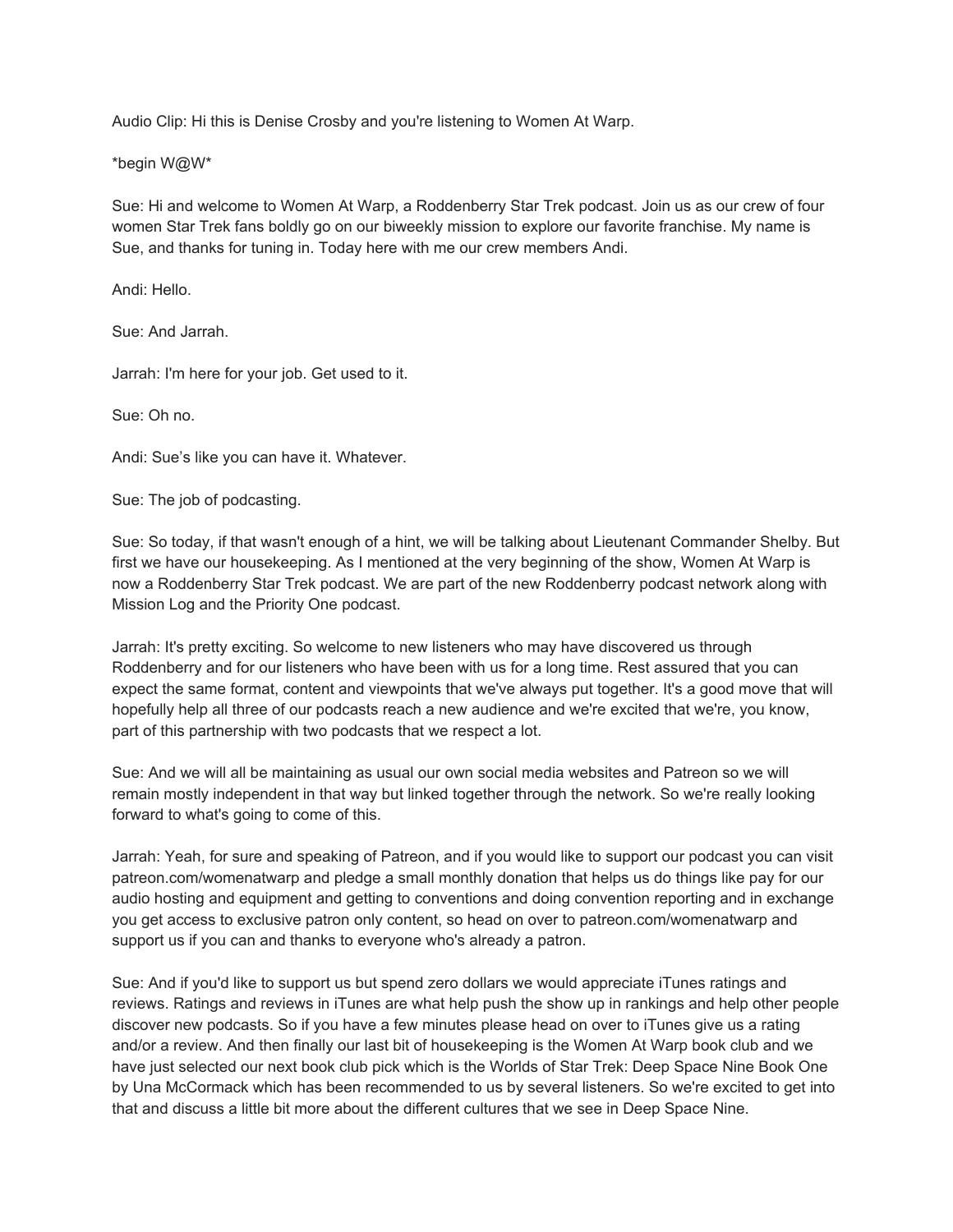Jarrah: Yeah, it's got two parts by two different women authors. The first is you know McCormick's look at Cardassia and the second is Heather Jarman's look at Andor so it's pretty exciting. Join us over as Goodreads [\[https://www.goodreads.com/group/show/161753-women-at-warp-book-club\]](https://www.goodreads.com/group/show/161753-women-at-warp-book-club) and just search Women At Warp in the groups and you will find us and can join the discussion.

Sue: Alright then let's get on to Lieutenant Commander Elizabeth Shelby. We see her in only two episodes Best of Both Worlds Parts 1 and 2 [Star Trek: The Next Generation S03E26 & S04E01] but I think it's fair to say has made a pretty big impact on people. A lot of people saying this their favorite character or at least a very influential character.

Andi: Yes she's kind of like Ro in the sense that Ro is only in eight episodes but it's but feels like she's in the whole show. Shelby is in two episodes and feels like she's in like at least more than two. She makes a bigger impact than two episodes would suggest.

Jarrah: Yeah and there was a possibility that she might have gone on longer because you know for people who aren't familiar with what was happening behind the scenes at the time this the episode that she enters in is Best of Both Worlds Part One [Star Trek: The Next Generation S03E26] where at the end, **spoilers**, Picard becomes a Borg and part of that was they didn't know if Patrick Stewart was going to be on for the next season. So a lot of what happened in the first episode was written without knowing what was going to happen in the second episode. Basically they put it away and said "Okay well let's see if we get Patrick Stewart back and then we'll write the second one after we film the first one." So Elizabeth Dennehy who played Shelby said that you know she didn't know if she was going to be a love interest for Riker, she didn't know she was going to be the first officer in the rest of the series or really what was going to be happening. So you can in some ways I think that adds because they had to put in a lot of kind of different ways of interpreting her character but she really had to make a huge impact right off the bat.

Andi: They had to set her up in case they needed to use her more.

Andi: You know I don't like the idea of them being a love interest. I really liked their combative professional relationship and pushing each other to be better that to me is way better.

Sue: And this idea that they didn't know what they were going to end up doing with her. They didn't have one course for this character sort of forced them to give her a lot more depth.

Andi: Yeah.

Sue: You know, anyway they eventually decided to go if they were going to continue to use this character they had to have some hint to it in in the first few episodes. So there were so many different pieces to her right from the very beginning.

Andi: The thing that I like most about her introduction is that they make a point of explaining to us in numerous ways that this is one competent woman.

Jarrah: Yes. The thing I don't like about her introduction is a creepy old admiral Hanson. He's basically like, he starts out good he's like "You know I've learned to let her have a wide latitude. Basically, she's super awesome, she's super intelligent, she's an expert on the Borg." and then he goes "Keep your eye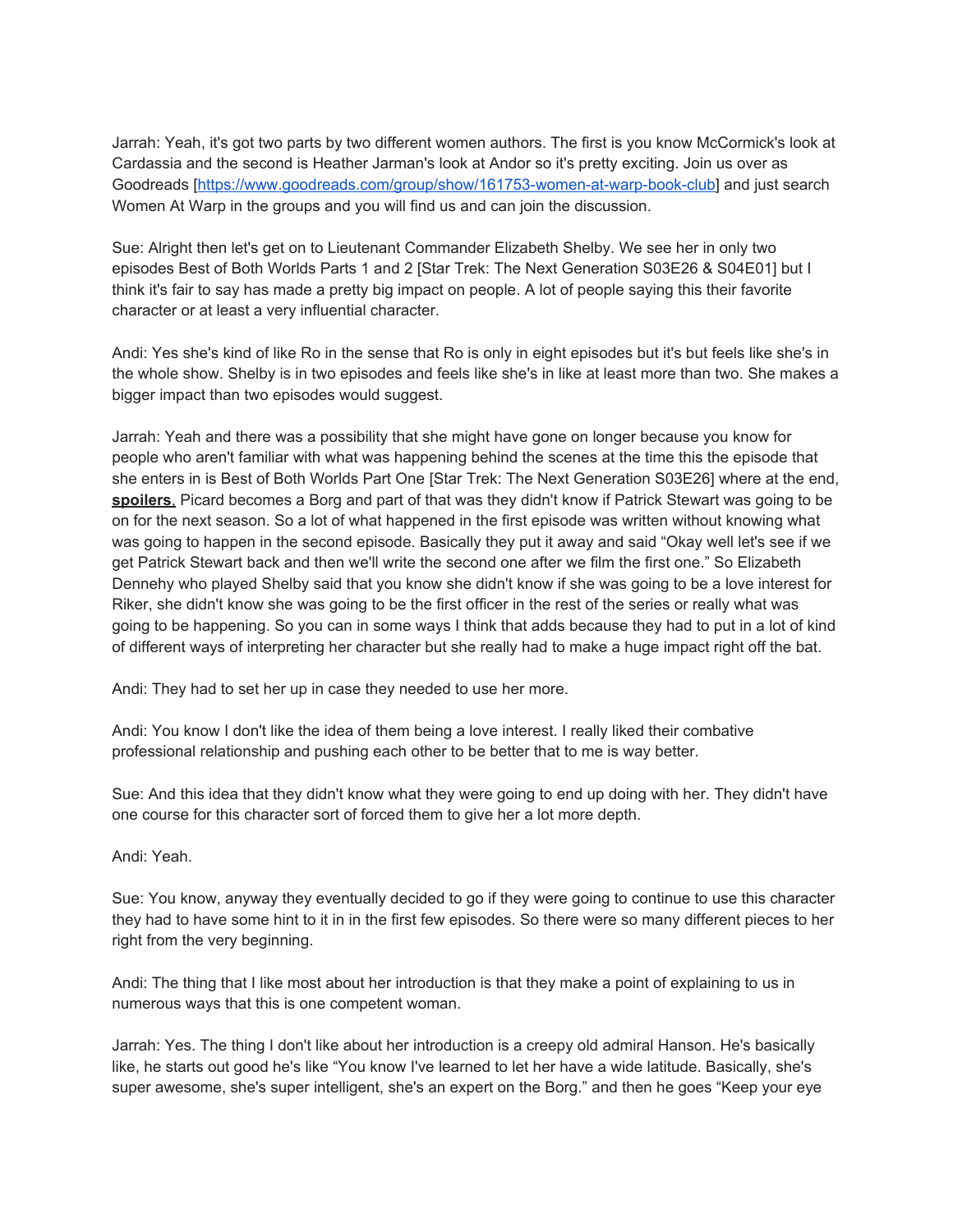on her, Jean-Luc she's one very impressive young lady." which is a little condescending but OK, and then Picard goes "You seem rather taken with her JP." and Hanson goes "Just an old man's fantasy."

Sue: So gross.

Jarrah: Creepy old dude. Stop ogling your subordinate women. Gross.

Sue: Word.

Jarrah: It kind of reminded me of in Code of Honor [Star Trek: The Next Generation S01E04] where Picard has to point out like three times that Yar is hot. It makes it harder, this also makes you really glad she didn't end up with Riker because when just like the way we're trained in our culture, when you start off seeing a woman as like a sexual or a love interest for one of the key male character, it becomes the main thing you define them by and it's harder for you to see how kickass and competent and expert they are, so I'm glad that they didn't reinforce it really after creepy Admiral Hanson died.

Andi: I love how creepy Admiral Hanson Time sounds like a really, really terrible children's show.

Sue: There is though in part two, it just feels like such an awkward scene because you know Picard is with the Borg. They don't have him back yet and Shelby is essentially gunning for, to be officially named as first officer for this point in time and Riker gets his flirty smile on and he's like "You really are ambitious aren't you?" and I'm like "This is not the time to be flirting.".

Andi: I don't think Riker can turn that off, Sue I think that that's just his go to move.

Jarrah: There are way more important things going on. I don't know it feels a little weird and inappropriate. I think it was meant to kind of indicate a shift that once he was in the captain's chair he appreciated how important it was to be challenged whereas when he was in the first officer's position in episode one [Best of Both Worlds Star Trek: The Next Generation S03E26] he saw her as...

Andi: A threat.

Jarrah: Pressuring him and threatening his position, and pressuring him somewhere he wasn't really ready to go.

Sue: No I think you're right. I just... the way it's shot...

Andi: I think it just Frakes' face. He's got that twinkle in his eye, I don't know, like he just always has that vibe. To me it just read like fond and I think it was a necessary moment for both of them kind of like "Okay, we're going to put this kind of weird competition behind us and work together now." and I appreciated that.

Sue: But if we jump back to the first episode, the weird competition doesn't really start until she outright says that she's looking for a job.

Andi: Which I appreciate to be honest. No backstabbing here. Just I'm going to look you right in the eye and be like "Bro, your job. I want it."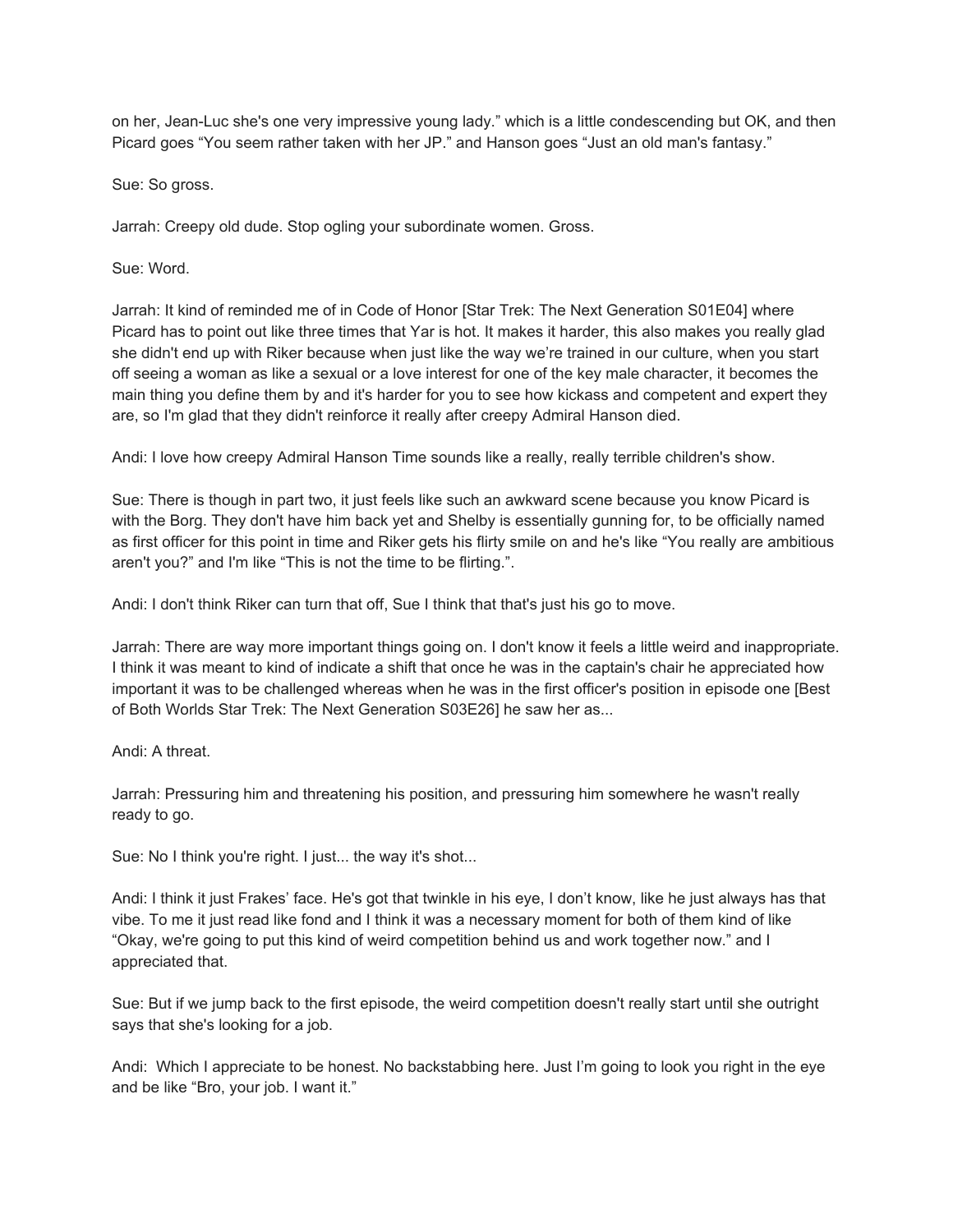Sue: Yeah. I mean they're just chatting like this "Come come play poker with us, this is what we do on this ship." and then like "I want this job." he's like "What job?" "Your job, weirdo."

Jarrah: Well clearly Admiral Hanson has wanted this to happen and I don't want to speculate why but he super-respects her, he thinks that she'd be a great addition, he thinks Riker's passed up too many commands, so obviously he's been feeding her "This is just what's going to happen and we're going to go there and I'm going to sell you to Picard." like metaphorically, *very* metaphorically "I'm going to pitch you a good first officer." So you can see where she would have that idea and then she comes out really bluntly and says it and then she does like another like fair number of things to kind of irk Riker like she leaves early on in away mission with Data against his orders and doesn't tell him and Geordi and then I think we probably the time when the audience is probably least sympathetic with her is when she goes behind Riker's back. Riker assures her he'll take her perspective to the captain and she doesn't believe him and goes straight to the captain herself. But

overall most of the time she's right and later on Riker is forced to admit that she has had you know some great ideas on things.

Andi: The way she plays that, it makes me feel like she has had this issue in the past and she's expecting Riker to react similarly. I don't know if I'm reading too much into it but as someone who has strong opinions and it really bothers me when people don't agree with me I can be sympathetic to her like she is worried that her perspective is not going to be seen and that people could... that could end badly for all of them. And I get that, you know it's just *we* know Riker, so it's and you know you're kind of automatically as an audience member set up to be on his side because you know "Hey we've been sailing around with him and his awesome space beard for a long time now." and you know we are naturally inclined to be on his side in any sort of competition with some outsider.

Sue: Right. And she's certainly in the position where she is an expert and everyone is telling us that she's an expert but people aren't listening to her and I mean I don't know about you two but I've certainly been in that position professionally from time to time where it is my job to know about this thing. You were asking me about it and then you're not taking my advice.

Andi: Yes! O yes!

Sue: And it's frustrating. It's very frustrating.

Jarrah: Yeah, and I've also had that feeling that someone is going to misrepresent your opinion to a superior.

Sue: Absolutely. For sure.

Jarrah: So I also got her side on that even though like you said we know Riker and we know that he would have you know probably honestly represented her opinion to the captain, besides the captain didn't agree with her anyway. But I totally get why like someone would feel... would not 100 percent trust that their opinion was going to be represented fairly and it's a life or death situation.

Andi: Because you know when people didn't listen to me in my professional experience it was more along the lines of "Maybe that sewer won't be put in correctly." not along the lines of the human race might go extinct. So the stakes are a bit higher for her than they are for me.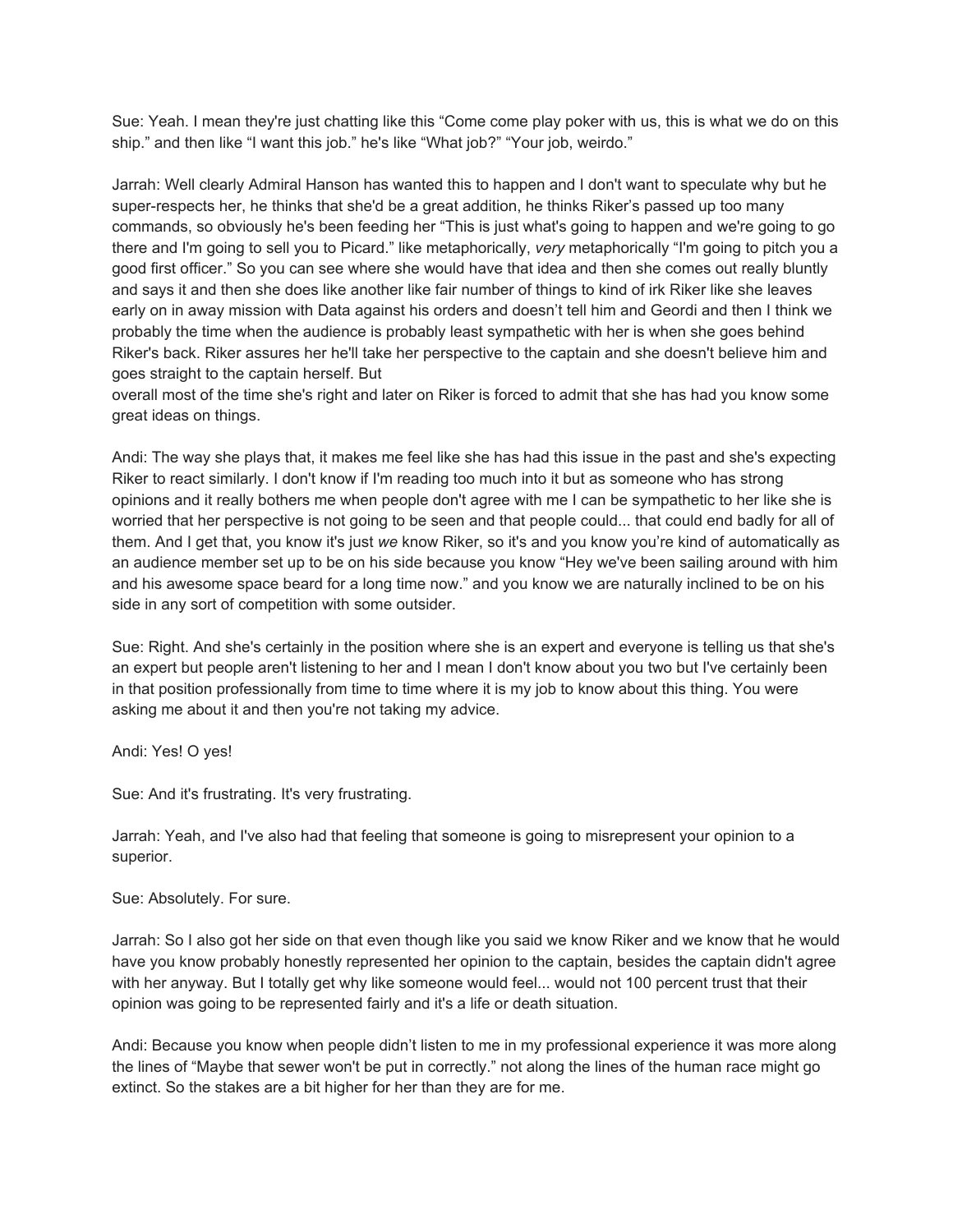Jarrah: Well and I kind of think that it was Picard's job to correct her in that situation and he kind of did, he said "You know I absolutely agree with *you*, number one." rather than Riker's to them like take her into the turbolift and tell her she's going to snap her back so hard she would think she was a cadet or something.

Sue: That was very uncomfortable.

Jarrah: Yeah it was like, that is I don't know how you would do that but whatever that is that's like seems like kind of a big threat for what happened.

Andi: I think what's happening with Riker is that she's hitting on all his insecurities and so that makes him maybe react in a way in you know stronger than he might have if he was feeling more his easygoing self and I actually really like they use Shelby as kind of like this mirror for Riker or for him to take a moment and you know "What do you want, Will Riker?" like "What are your plans? You need to re-evaluate what you want from your career and your life." and I think it's they have such a cool dynamic, I really dig it.

Jarrah: Yeah. And I also like that they repeatedly remind us that Riker used to be like how Shelby is behaving like Picard mentions it and then later Riker agrees that this is how he used to be and he kind of misses that part of himself. I think it works well with his character arc but it also helps to counter this sort of the gender double standard you get around like quote unquote ambitious women and that is generally less positive to be seen as an ambitious woman versus an ambitious man like women are just supposed to be pleasant and wait for someone to hand them the place.

Sue: And I kept waiting for that to crop up when I was re-watching this and it really never does.

Andi: You know it kind of reminds me of Lower Decks in some ways. There are a lot of the same dynamics at play in Lower Decks [Star Trek: The Next Generation S07E15] Riker being a little bit standoffish to someone who is very similar to him and then also in that case you have Sito not really fighting for her position not kind of falling into that whole ambitious woman thing whereas here we have Shelby who makes no excuse for her ambition and really she shouldn't be.

## Jarrah: There's a cool interview at StarTrek.com

[http://www.startrek.com/article/where-are-they-now-tng-guest-star-elizabeth-dennehy#sthash.QkWNvm9 D.dpuf] with Elizabeth Dennehy who was asked "What did you like about playing Shelby?" and she said "I liked that she didn't let the protocol get in the way of doing the job. She didn't care about diplomacy. She saw what she had to do and wasn't going to let anyone stop her from solving the problem that she was brought on board to solve. Some people come up to me at conventions and say, "Oh, you were such a bitch." I couldn't play her like that. I had to see her side, and her side was, "You have a problem and I'm here to solve it." And... she was right. So I always look at Shelby as the kid in school who got straight A's, had her arm in the air and was saying, "Pick me, pick me!" She knew all the answers and didn't care if people resented her for it."

## Andi: She's Hermione.

Jarrah: Kind of, yeah and I mean it's important because so much like girls are trained to try to like rein in their overt skills and intelligence to not threaten men and I mean even me when I was in high school I would talk to my mom about having problems you know finding a boyfriend and she'd be like "Oh, you're just too smart." and she meant that as a compliment but the way that my high school brain took that was I should be less smart. And those messages are like over and over in society too. So it was cool to see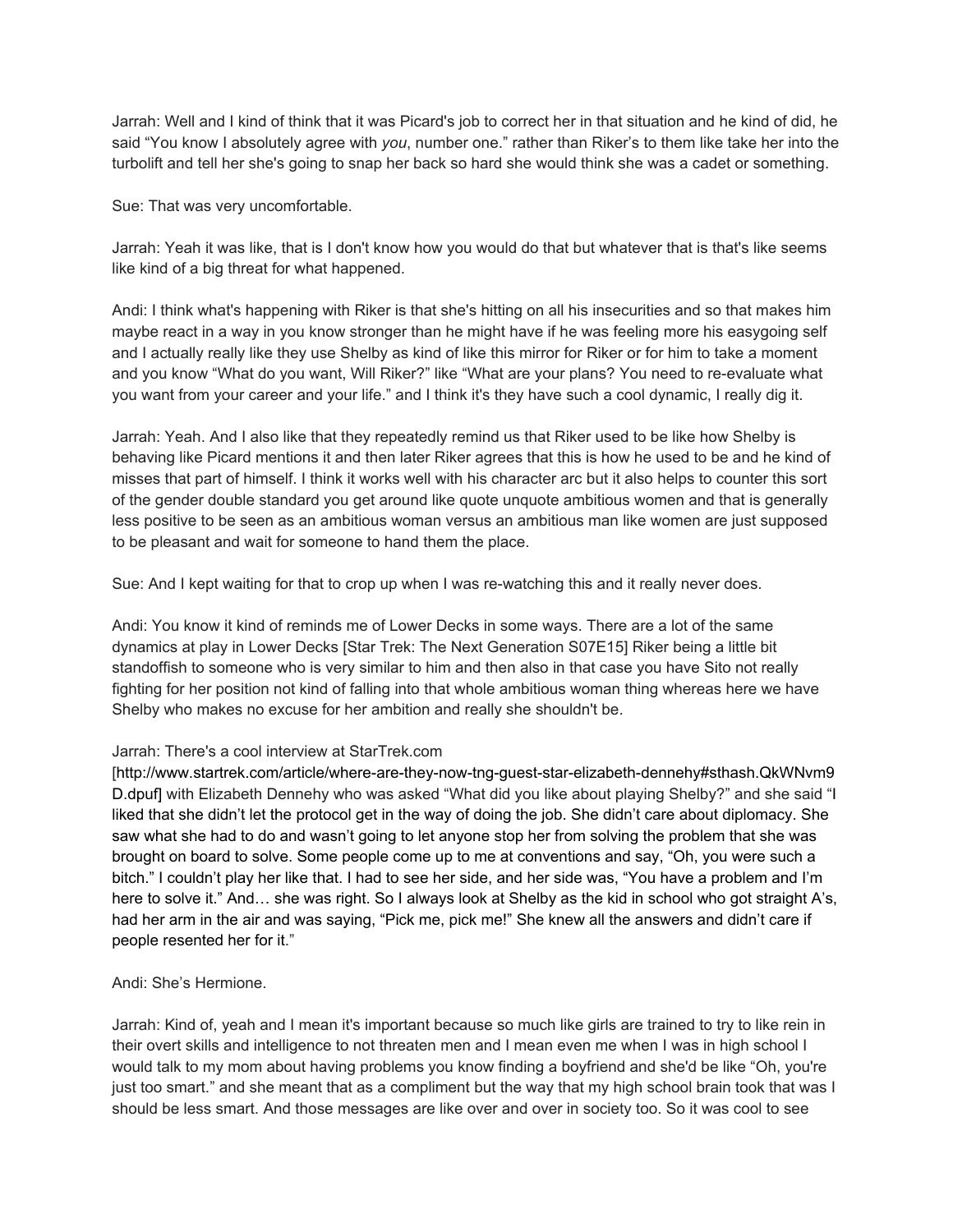Shelby be smart "I want your job. I deserve your job. I'm going to get it. I'm solving your problem." and most of the time she's like pretty justified.

Andi: She's a refreshing character.

Jarrah: She probably could have cared more about diplomacy.

Sue: Well it's interesting to see. I mean we see her break protocol and we see the admiral say to give her a wide latitude kind of let her do what she wants and yet in text and when we get to her character in the novels she's described so often as being by the book and I don't know why that is. I think that maybe her rigidity is not the right word but her own like conviction maybe makes people assume that by the book is the right thing because she's sure of what she wants to do. But she is definitely not by the book. She would she wouldn't be in the position she is in when we meet her if she was.

Jarrah: No, for sure and she certainly like the part where she justifies why she went down to the planet early and she's just like "We have this window of opportunity, Data was available. I just took him, what's the big deal?" and "Besides, here we have this report with all this useful information and I could have probably kind of woken up Riker first but…" the point is like she's you know she's doing things as a as a problem solver like she says.

Andi: I think one of the reasons why I like her is because she has kind of the same sort of straightforwardness and to purports problem solving that I have which is like "Here's the problem. Make the plan. Execute the plan." just very one, two, three about it and I dig it. I like her. I think she's fun to watch and I think she brings out great things in our regular characters.

Sue: And she doesn't want to deal with all the paperwork and red tape to fix the problem she just wants to go do it.

Andi: In this first episode I also want to bring up both Guinan and Troi because they both have several scenes where they're, especially Troi, I think is doing her job, I guess being extremely useful in her professional capacity when she's advising Riker and he's like "Is this? Oh my." and she's I love the way she is repeating his questions back to him and forcing him to answer them first for himself, but it's very much "How do *you* feel?" and it made me laugh but it was like so nicely done and she's got such a great relationship with him then. It was it was cool to see that aspect in this episode and they took the time to do that. I liked that.

Jarrah: In part two, Guinan and has an important role where she just you know encourage Riker to not cling to his past ideas and what he's learned from Picard but to kind of come into his own and assume the captain's chair and to come up with new creative ideas to defeat the Borg.

Sue: Troi is also really instrumental in that, when I think at the prompting, if you will, of Shelby is ready to go over to the Borg ship and lead the away team and get him back and just like she reminded him that he is older and wiser and more seasoned, which he hated, reminds him that he is now the captain and he's responsible for everybody on that ship. And that's not his place anymore. And it just reflects what he's going through, you know emotionally internally in his career and the immediate situation that they're facing on the ship.

Jarrah: And then Shelby has to lead the way team and she does a great job.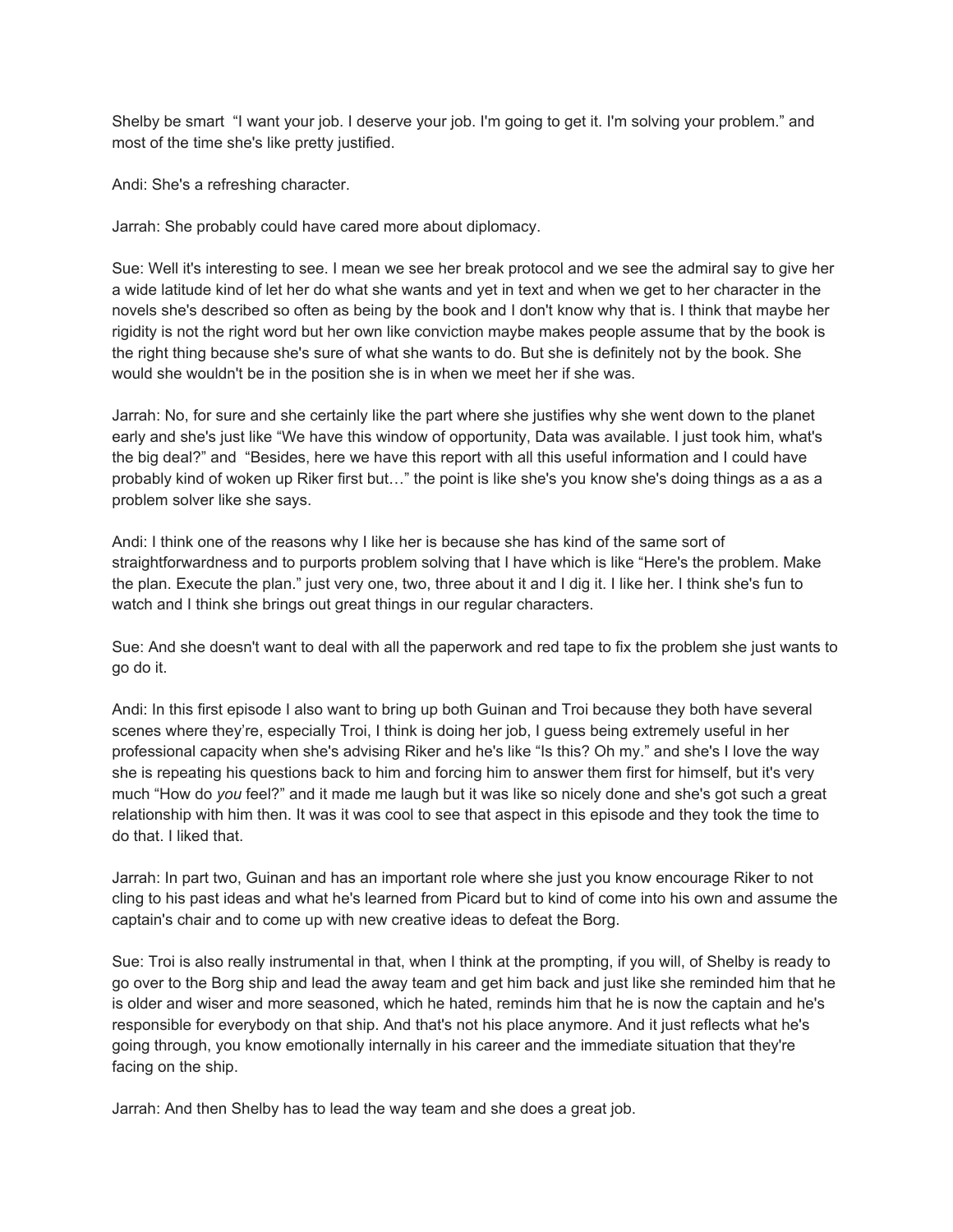Andi: I'd also like to point out that we finally see Crusher be a bad ass. They give her a phaser instead of a flower pot and she goes buck wild with it. It's great.

Jarrah: Instead of a Scottish sex candle. Oh wait, that was later.

Sue: So was the pot.

Jarrah: But yeah Crusher has a lot of good stuff in both both episodes. So, episode two, Shelby, well I guess Shelby comes back in episode one that she got sort of a compliment in episode two about how she's done a great job leading the away team. Then there's a bit of a sort of hiccup moment where Hanson sort of accuses her of implying that Picard is helping the Borg voluntarily somehow. I don't think that was really what was intended. Like I think what we see from her is she's maybe, she's very very confident and yet not very diplomatic and maybe doesn't always think about the exact words that come out of her mouth and like trying to be the most sensitive all the time. But certainly she's not the only person on the ship who has that issue. So, it's one of those, you know, trying to get us to stretch our ideas of what's acceptable for a woman in Starfleet, I guess.

Andi: Especially a woman in command.

Jarrah: Yeah and then she's like in engineering doing all this technobabble and knowing all the stuff that's going on that's pretty cool. She's you know detecting Borg footprints she's realigning phasers. So she's clearly got a lot of skills.

Andi: I like how when everything hits the fan she runs up to Data and is like "Try this!" like this ability to think outside the box and also the confidence to implement her plans. It's just it's really cool to see.

Sue: And you know is a bit of a precursor to what we see in Janeway. I feel like that was very Janeway where "This isn't working. Kabam. Why don't you try this?" You know and it's also very different from what we see on TNG because I mean Picard has a science background but in archaeology. So when his engineers come to him and say "This isn't working, captain." he's like "Well figure it out." there is no there is no advice, just "Figure it out."

Jarrah: Yeah exactly. Yeah she's very hands on.

Sue: Yeah and we find out in some of the books a little bit more of her backstory and before she became sort of in the command track and the Borg specialists she was a chief engineer on the USS Yosemite. That she does have that engineering background and it makes total sense.

Jarrah: Yeah for sure. I guess I also wanted to or I guess I want to ask so you know we only see for these two episodes she has a major presence. But obviously like 90 percent of it is demonstrating her competence and gunning for Riker's job like really the only time we see are not doing that is the poker scene and even then she's like beating Riker at poker. But that was kind of fun. So I was like trying to think about you know how we would imagine. I still feel though we got enough of Shelby to imagine that she's someone that would have a social life just even maybe from the poker scene alone that we know that she hangs out with fellow crew members and has fun with people. She's not so career oriented that she can't think of anything else.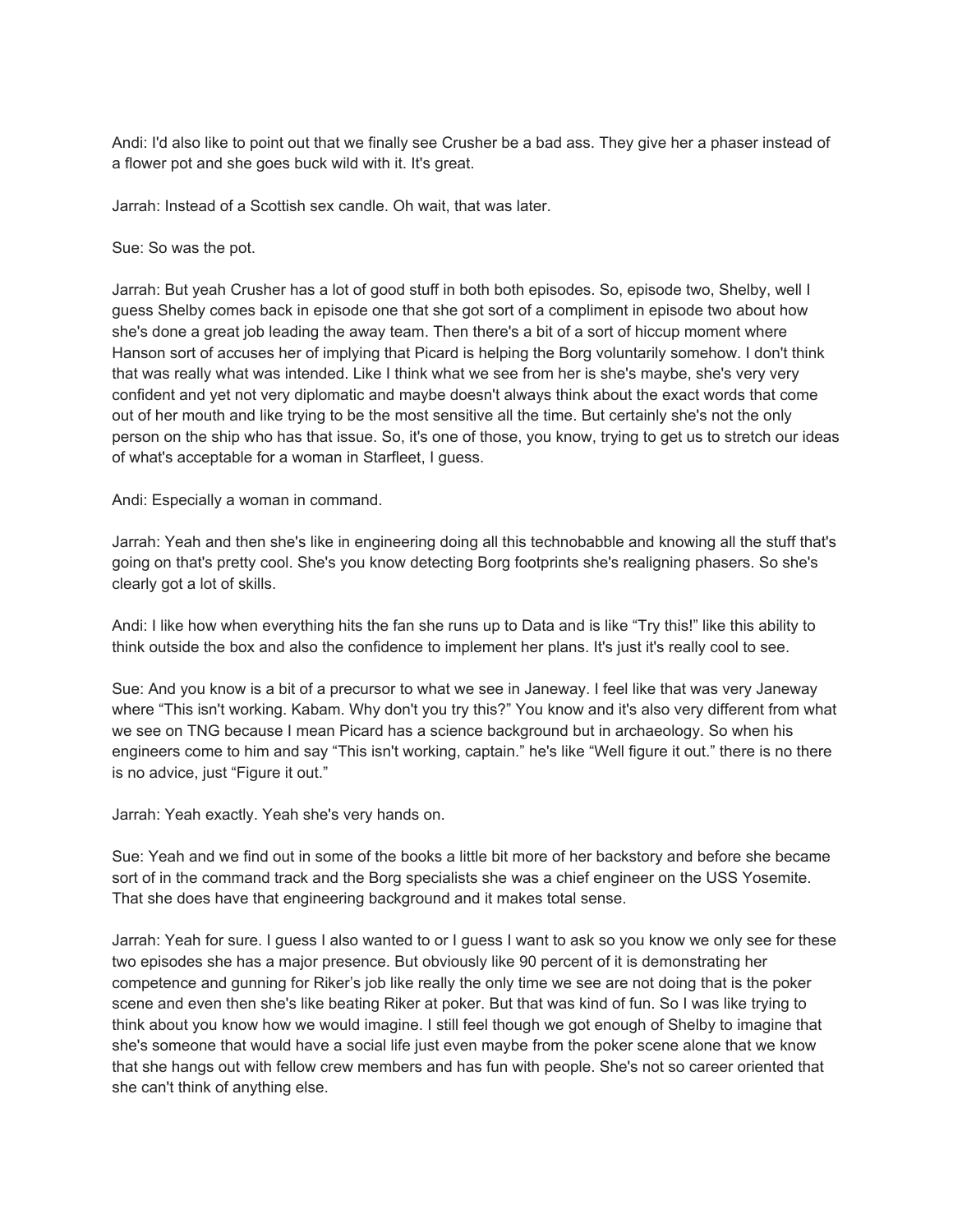Andi: Yeah I do think it's funny that they used poker because first of all poker has such a deeper meaning for Next Generation especially but also poker is such that like a traditionally masculine sort of game. So I always find it very fun to watch the women play and play well we get to see Troi and Crusher do that occasionally and Troi is is actually doing the dealing in this game which is nice to see you but there's just something about her bluffing Riker out in poker that is just too perfect. And his reaction to it is pretty great.

Jarrah: And also we just got an epic Wesley facepalm where he folds and then Geordi's like "That was really dumb." he's just like "Ooooohhhhhhhhhhhhhh…" does the facepalm that has become a gif or a jif, however you like to say it, that will live on memorialised on the internet forever when you search Star Trek facepalm.

Sue: What is he doing there. He's an acting ensign at the senior staff poker game.

Jarrah: I feel like they cast him in the episode and they just felt like they wanted to get their money's worth. So they have him do a facepalm in the poker scene and then later they order him to maybe kill everyone on the ship including himself and he hesitates and then.

Andi: He does come up with the idea of the deflector dish though so he's there for multiple reasons. Baseballing and deflector dishing and stuff. I always love seeing episodes with Will Wheaton in them because he's just too adorable to me and I know that a lot of people have issues with the character of Wesley Crusher and I get that but I also just love him and I just think he's too cute and Wesley epically biffing it in poker just makes sense to me. I would never think Wesley would be good at poker.

Jarrah: Yeah I mean I guess it's good to see something he's not good at once in awhile.

Sue: I guess, makes him more real. We were talking before about the uncertainty of what was going to happen in season four and if Shelby was going to stick around and it keeps coming back to me that it would have been such a departure for The Next Generation because yeah we have two really competent women on the show but as we've said over and over again and they're both in these caretaking roles and the nurturing mothering and if just imagine the addition of Shelby in this really confident leadership role it would have changed the show entirely and sort of makes me wonder how things would have been different if Yar had stuck around.

Andi: I do think it could have worked just based on these two episodes as much as it would of hurt a lot to lose Patrick Stewart, I could totally watch a show with Captain Riker and First Officer Shelby.

Jarrah: Especially if they didn't get involved.

Andi: Yes. No, no making out.

Jarrah: And maybe we should talk a bit about that because why do we all think that's a bad idea.

Andi: Because I like their relationship the way it is.

Sue: And because also it's it's such a trope.

Andi: Yeah.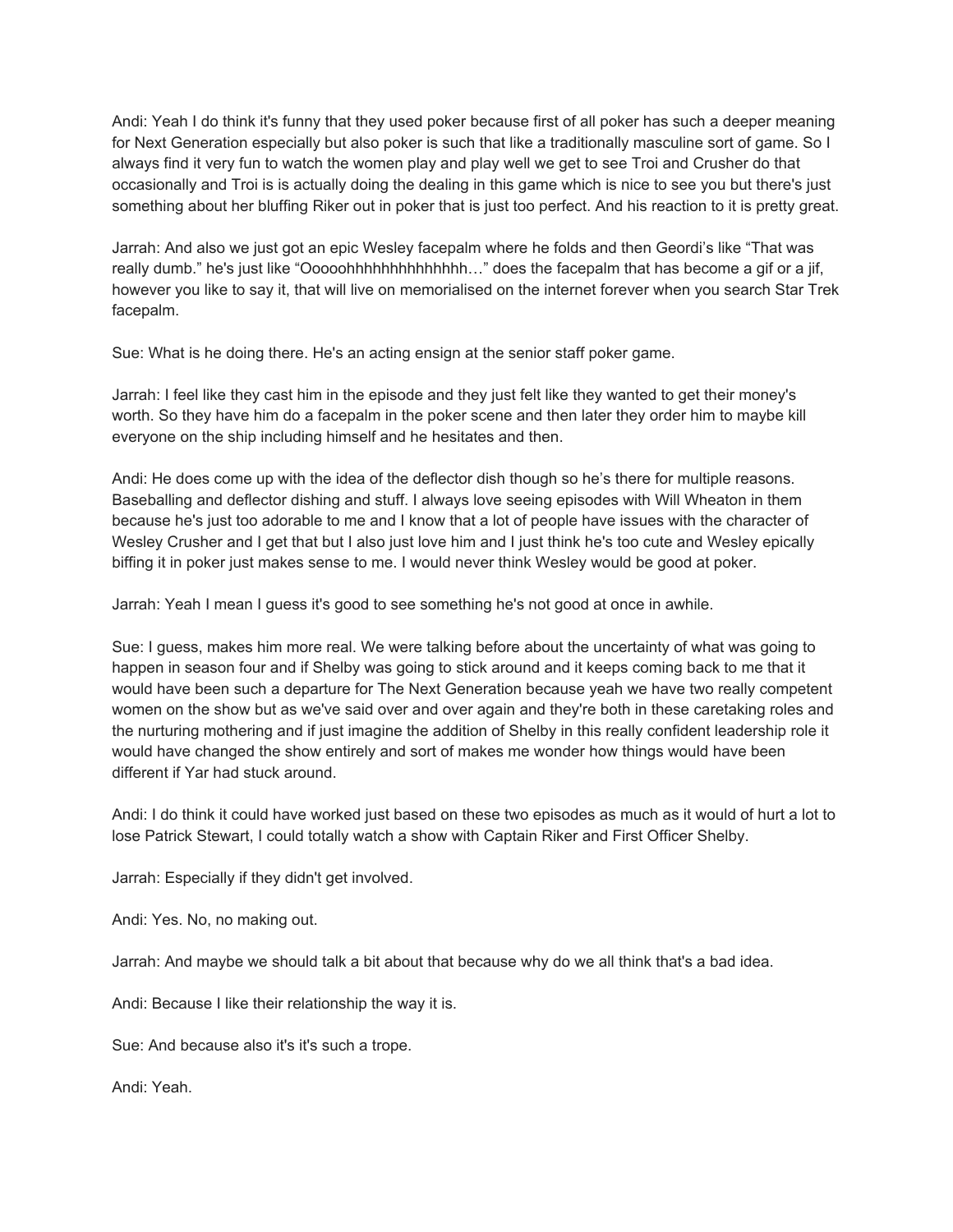Jarrah: Yeah.

Andi: Especially with them starting out fighting.

Sue: Yeah just like the Ro thing. They do it again with Ro.

Jarah: Yeah, and she reminds him of himself which is a little weird.

Sue: "But let me date girl-me."

Andi: So my mind went so to a wrong place was like picturing her with a beard. I'm not going to go further into that. Maybe I'll write that fanfic someday.

Jarrah: Thomas Riker could date her.

Sue: Maybe it's me projecting but I always get disappointed when this totally kick ass woman character is introduced and she's ambitious and driven and super smart and that's all acknowledged and then something happens and she just becomes the love interest and it becomes such a huge part of her character and I'm always like "Why?". We realize that is a part of life for many people but that's not the only part of it neither is your career but it just it happens so frequently in TV all the time and just stop, stop it.

Jarrah: And like you say it like subsumes everything else about the woman just the way our society views them it's how we see in obituaries where you get this you know Nobel prize winning woman whose first line in their obituary is "wife of so-and-so who made an amazing meatloaf.".

Sue: No, no. Stop it.

Jarrah: And like those are maybe important things but you know maybe the international media that wrote that should focus more on the thing that was key to them like would of for a male obituary. So it's like this different, there is a bit of a standard where it's like a man can have a wife but still be seen as that their professional role or like have you know have a romantic interest but a woman when she's in a position especially when the guy is her superior it's like that's the most important thing about her.

Andi: I also think that there's something to that trope where it's especially if you start with a contentious relationship or an ambitious woman it's like a way to tame her almost.

Sue: Yes.

Andi: So I think that's one reason why I reject that so much for the idea of Shelby and Riker hooking up just makes me go "Blech.".

Jarrah: And then also you can imagine like what would happen if things went wrong and he's her captain. So I mean there's the whole superior officer thing that's been visited in a few episodes although rarely between captain and first officer except maybe Voyager. That's for another episode but with you know just imagine things went sour and from what I see there's still little bit of a boys club in Starfleet. The fact that you know Hanson and Picard can have kind of this like little weird conversation about Shelby at the beginning to me indicates that we know Riker's a good guy but if he wasn't and if he wanted to kind of like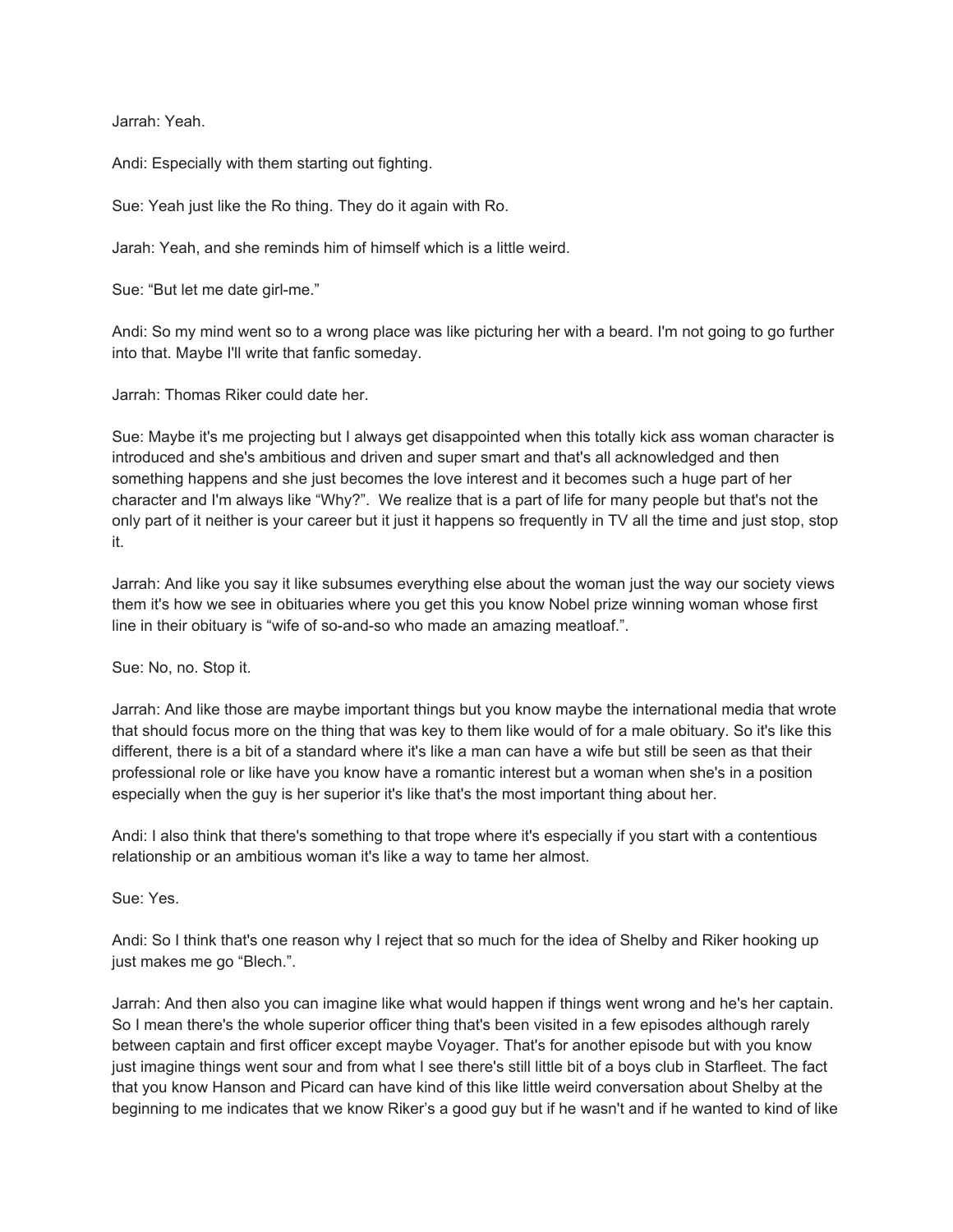sabotage your career going forward he could have done that because he's her captain. So it's just not probably a smart idea anyway for them to really let that happen.

Andi: I mean that's kind of why I was weirded out by him and Ro for similar reasons I was just like "But why. But why?".

Jarrah: I will say that, so it just occurred to me that I haven't really had the same qualms with Troi being Riker's first officer in the Titan novels but maybe that's because it seems like such a huge step up for Troi compared to what she got in the series and there is a lot of discussion about the possible conflicts and awkwardness of serving directly underneath your spouse. So anyway just I was just thinking about that I'm like well maybe it's maybe there's occasions where it would not bother me as much as this but this this bothers me.

Andi: The other thing with Riker and Troi is that they've proven that they can survive the end of their relationship and also that they can handle each other dating other people and all of the kind of pitfalls. They've already proven themselves in that way.

Sue: There's 20 plus years of history of them serving on the same ship and the same thing goes for Picard and Crusher in the relaunch novels.

Jarrah: Yep that's true.

Andi: By the way, Sue when Crusher sees Borgified Picard, I thought of you and I was like "Oh my God! Jean-Luc."

Sue: It's so sad.

Andi: Can you imagine though having to leave your boy behind like that, see him in that way and then have to be like "Alright. Bye." that would be so awful.

Sue: That's always kind of bothered me about this episode and not just her but that entire away team. I feel like when they come back and they go in they talk to Riker about what happened over there that they should all be more upset.

Andi & Jarrah: Yeah.

Andi: I mean there's professional and then there's unrealistic.

Jarrah: Right.

Sue: And I think that is handled, I know we're not talking about it, but I think it's handled way better in Chain of Command [Star Trek: The Next Generation S06E10 & S06E11]. Yes, where they similarly ended up leaving him behind but like there's actual emotion there for someone you care about.

Andi: So I have to ask you when you first watched this did you watch it live.

Sue: Yes.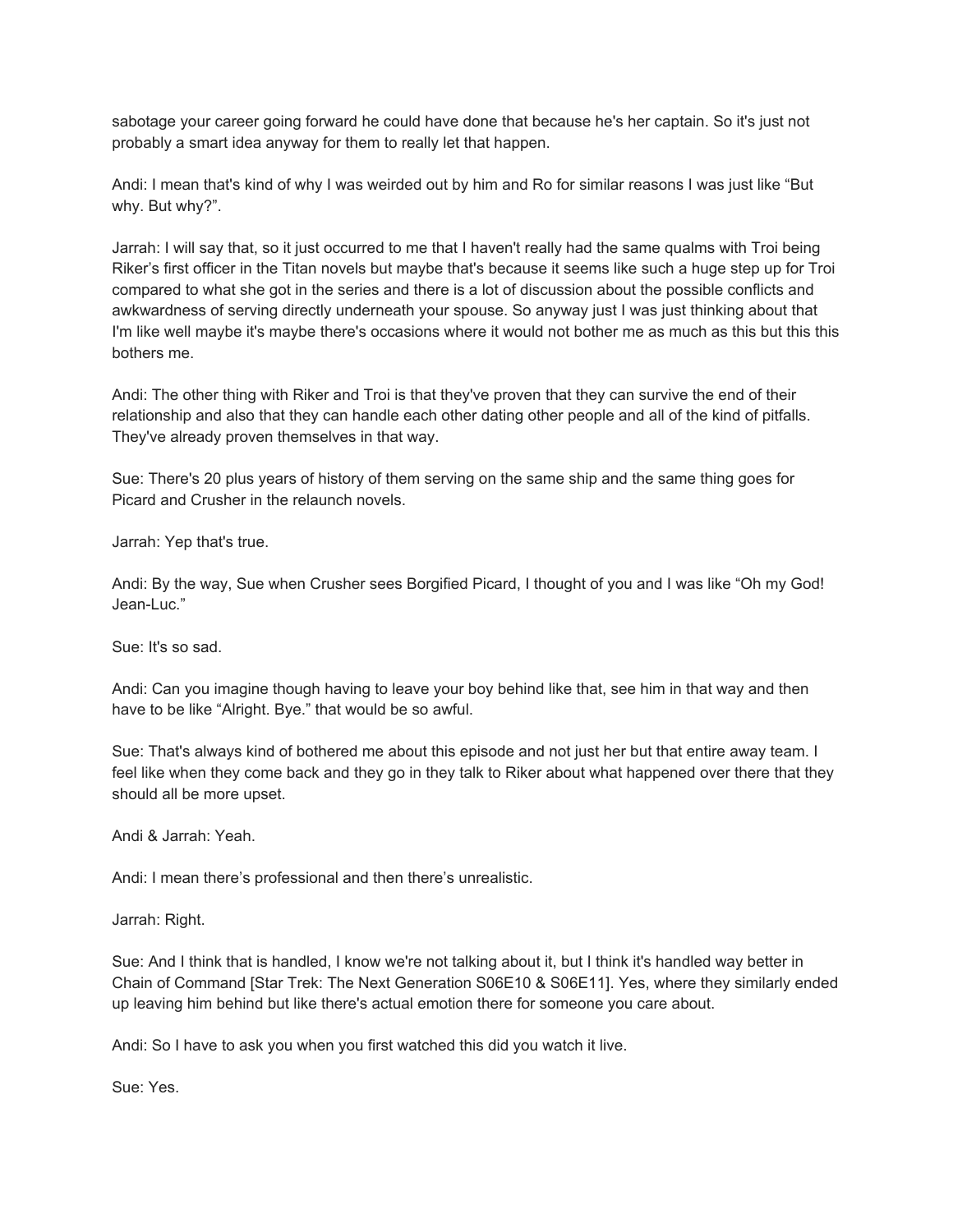Andi: And you were just as much of a shipper at that point I imagine if not more so.

Sue: I would say yes but also very young.

Andi: I was just wondering because if I was a Picard/Crusher shipper and I saw that, and then I had to wait three months to find out what happened I would lose my mind.

Sue: I mean when was this? 1990? '91? I was under 10. So as much as I would have loved them together I would have understood less at 10, or under 10. What I can remember is my brother who is 13 years older than me had a viewing party The Best of Both Worlds Part One and Part Two and he printed out a banner that he hung in our living room that said "Go Borg".

Jarrah: Oh man.

Sue: That is my one significant memory really from watching this episode live.

Andi: Okay, Sue's brother. That's a weird way to go but ok.

Jarrah: I was five and it scared the crap out of me and I had nightmares all summer about the Borg and I was really happy that they saved Picard.

Sue: See my brother is also the kind of guy when we played like Star Trek board games, he would turn to people and say "Do you want to be the good guys or the Federation?" so it was his sense of humor.

Andi: I was an adult and I was First Time Trekking it in late 2014 or something and I completely lost it and just like cried into my couch. Gerry was upset. It was a whole thing and it was also one of the most highly anticipated First Time Treks people asked me to. It was one of the only episodes I've ever scheduled so people could be there specifically instead of just being like "Oh, I feel like it today." it was on a schedule and people have been waiting for it for a *long* time and I think my reaction lived up to what they wanted because I freaked out and I was just like "But he's a Borg! Whhhhhyyyyyyyyyy?!"

Sue: So when you have a bunch of people looking forward to you watching a particular episode do you find that it puts more pressure on you to react strongly to that episode.

Andi: Yes.

Sue: Or are you just like "What is it that they want me to see?" the whole time.

Andi: Yes. But luckily for the most part my followers don't tell me whether or not they think I'll like it or not. Sometimes they will, in that case it was more like "We just can't wait to see how you react." that could be good or bad because they were also really exciting for me to see Sub Rosa [Star Trek: The Next Generation S07E14] so I mean it really depends. And I mean like when I was doing DS9 they were like "We can't wait till you get to Move Along Home." [Star Trek: Deep Space Nine S10E01]. One thing that I've noticed and this has always been interesting about the First Time Trekking is that sometimes people expect me to react and I don't because there are some things in fandom that get like super built up and I wasn't there for the hype of it. I wasn't there you know when it was airing and I just don't react in the same way that they expect me to. So that's happened a couple of times too. But yeah people were really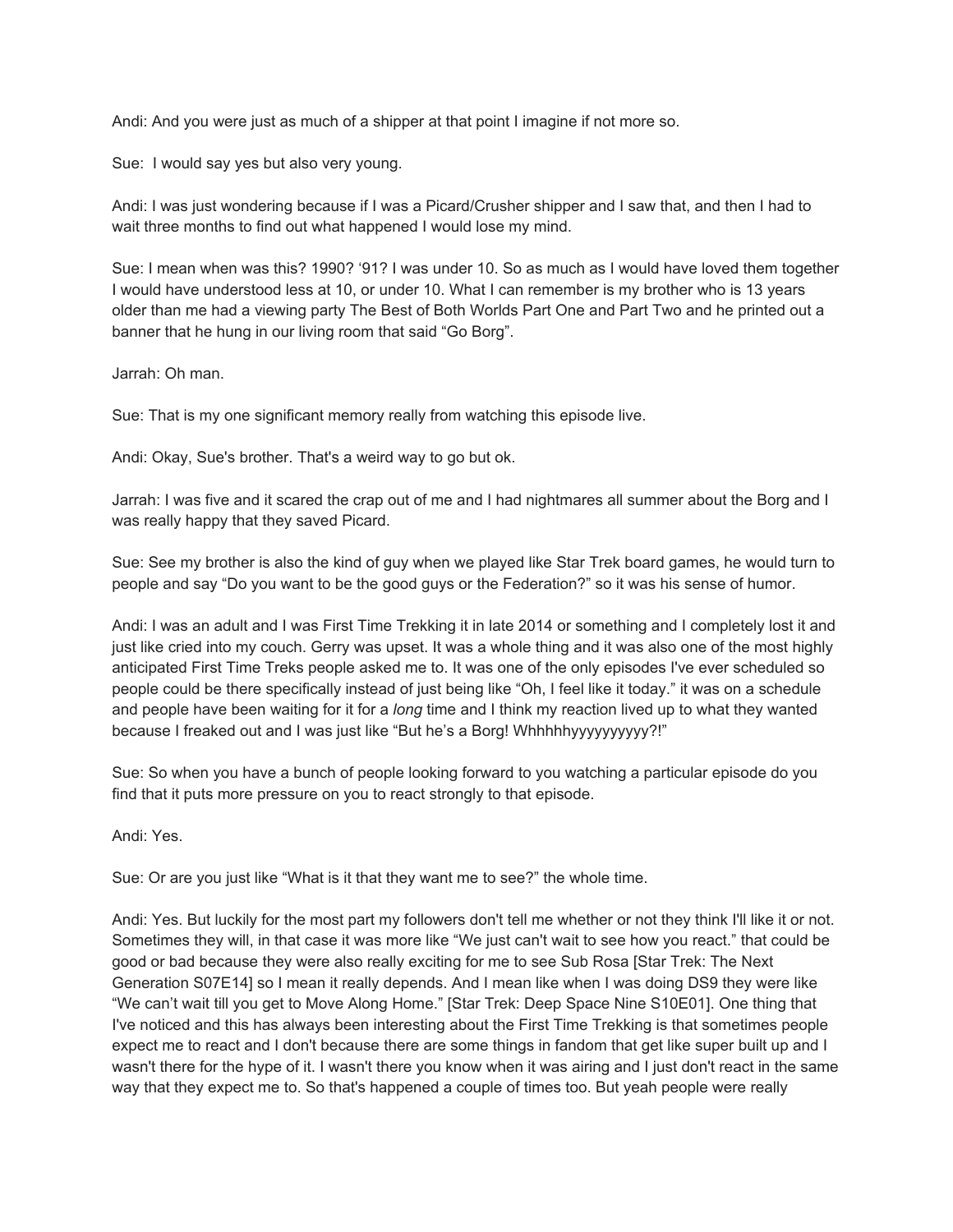excited for Best of Both Worlds and I'd have to say that if I had to like rate the top five most intense watch is number one would

be Wrath of Khan [Star Trek: The Wrath of Khan] and Best of Both Worlds would definitely be up there.

Jarrah: I'm still recovering from Wrath of Khan. So should we talk a bit about the non canon appearances of Shelby because she made such a big impression. She's been in a lot of them.

Sue: Oh my. Yes. The books.

Jarrah: I'm going to preface this by saying yeah it's been a really long time since I read these books but like the the New Frontier books I think are the ones that feature her the most and they're by Peter David and I remember I was working at the library in my hometown at the time so I would have been in junior high school/ high school and I saw Shelby sitting in the captain's chair on the front of one of them and I was like "I have to read this!". I remember at the time I read a few of them that I was I wanted more Shelby and so I eventually stopped reading them and switched back to Voyager novels as I was more into Voyager at that point. But it's cool that she was in more stuff.

Sue: Well there were a lot of New Frontier books and they give her a lot of background so like that's where the information about the USS Yosemite comes from. Apparently in a video game real quick though it for some reason mentions that Kirk slept with her great great great grandmother, her great great great great aunt, no it gets better, and her great great grandmother. So like several generations of her family for some reason.

Jarrah: Is Kirk a Scottish ghost candle too?

Andi: I would love it if there was some iteration of Kirk that was an orgasm candle.

Jarrah: Yeah and when he he seduces you and he's just like I guess *[note for those reading, Jarrah is doing a very passable impersonation of William Shatner's Kirk 'Every. Word. Is. It's. Own. Sentence.']* "Elizabeth. I. Have. Loved. Your. Ancestors. For. So."

Andi: Oh my God, somebody write that fanfic. Seriously though, why. Why? Why make it so he banged her whole family?

Sue: No, *just* her great great great grandmother, the sister and the daughter.

Jarrah: Wait, and this was in one of the New Frontiers books?

Sue: No it's from one of the video games.

Andi: Which video game?

Sue: Ohhhhh, I closed the window. Like Shipbuilder or something. I'll find it. Hold on.

Jarrah: So random.

Sue: So random and weird. If you look at the character on Memory Beta [[http://memory-beta.wikia.com/wiki/Main\\_Page](http://memory-beta.wikia.com/wiki/Main_Page)] which is the Memory Alpha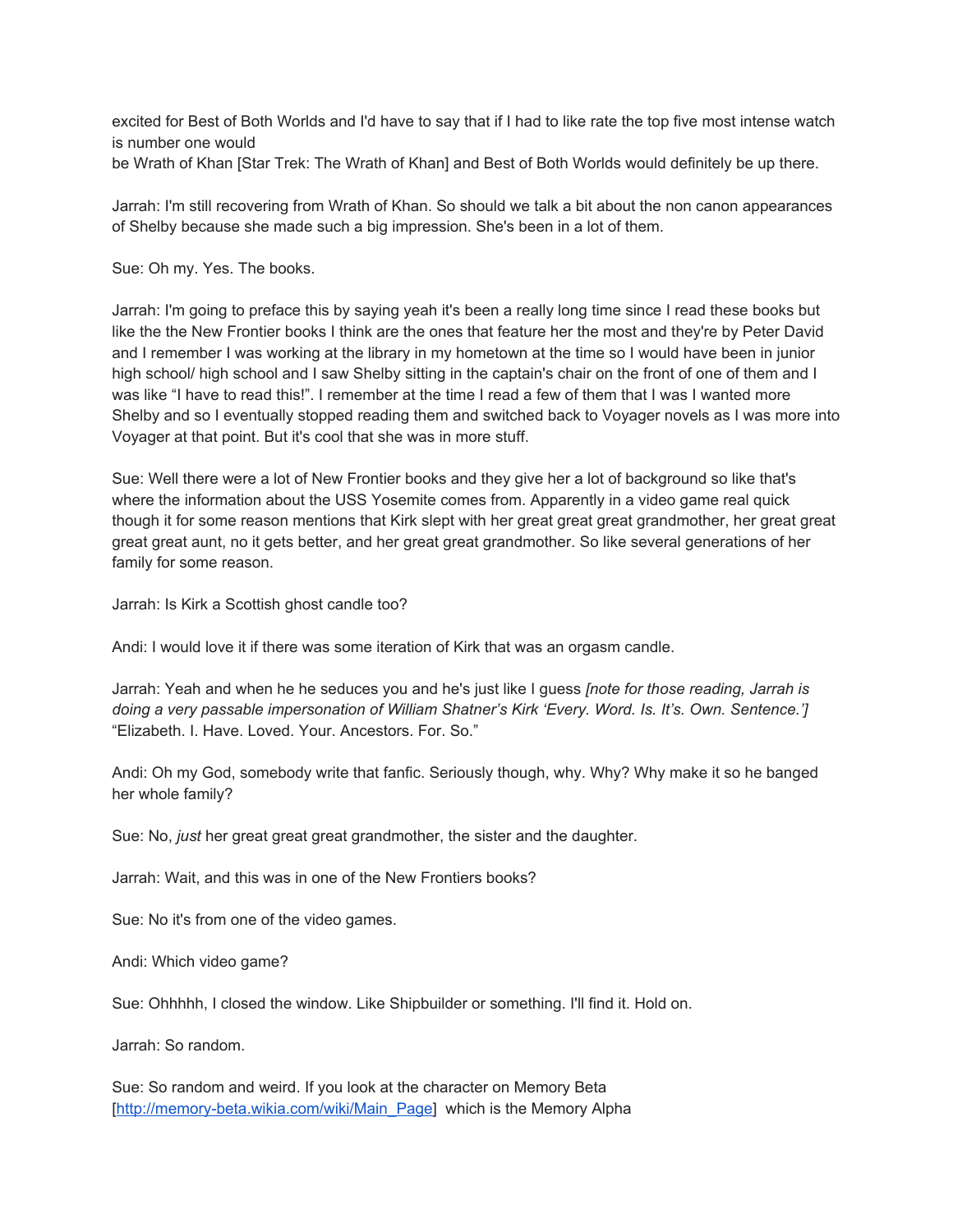[<http://memory-alpha.wikia.com/wiki/Portal:Main>] but for the video games and the books and the non-canon stuff it is the first line under her family. James T. Kirk slept with her great great great grandmother, her great great great great aunt, and her great great grandmother. Oh and I was wrong it's not a video game it's from the New Frontiers novel Being Human [Star Trek: New Frontiers #12 Being Human by Peter David].

Jarrah: OK. Well maybe someone else can read that and let us know if it has more stuff.

Andi: Now you know what has to happen and it has to be a book club. We have to find out why this happened.

Sue: It leads me into the point that a lot of the stuff we learn about Shelby from the New Frontiers books feels very soap opera-y. So we learned that at the Academy she was dating this guy and then broke up with him and then was dating Mackenzie Calhoun who was the captain that they focus on in these books and then they were engaged and then they broke up. Right, and then she went off and did her stuff at the Yorktown and studied the Borg and after Best of Both Worlds was transferred to Starfleet Headquarters where she sort of oversaw the rebuilding of the fleet which somehow only took a year and then I guess Mackenzie Calhoun, it's such a silly name, I'm sorry. But it is. Yeah.

Jarrah: That actually was part of the reason I switched.

Andi: Because you couldn't read Mackenzie Calhoun over and over and over again.

Jarrah: I couldn't take it that seriously, sorry.

Sue: But he sort of comes back into her life and she's serving under him on this ship.

Jarrah: Like she's in she's a commander on a ship and the captain gets killed I think and Mackenzie Calhoun gets brought in as the new captain and which kind of sucks given that she was probably ready for a command of her own by that point.

Sue: Yes, she was first officer on the USS Chekov which is a fun nod.

Jarrah: Yes.

Sue: And then gets in a battle with the Borg and a doomsday machine and the ship is damaged and then Calhoun saves her and the ship and she winds up under his command. And then there's another battle where the ship is destroyed and everybody escapes except for Calhoun. So they assume he's dead and then after when she believes he's dead she admits that she really did still have feelings for him and then she's given command of another ship but finds that her quote 'by the book style' doesn't work with them anymore for some reason. And they're building another Excalibur and at its naming ceremony Calhoun shows back up. *Surprise*, he had been marooned on a planet that he escaped from and at the ceremony he proposes to her. So she punches him in the face.

Andi: OK let me just say that these books sound amazing and I can't wait to read them, and second of all every time you say Mackenzie Calhoun all I can picture is Tom Selleck and I don't know why but that's what I picture. I picture Tom Selleck in his Hawaiian shirt. Like that's what I'm picturing. With a luxurious mustache.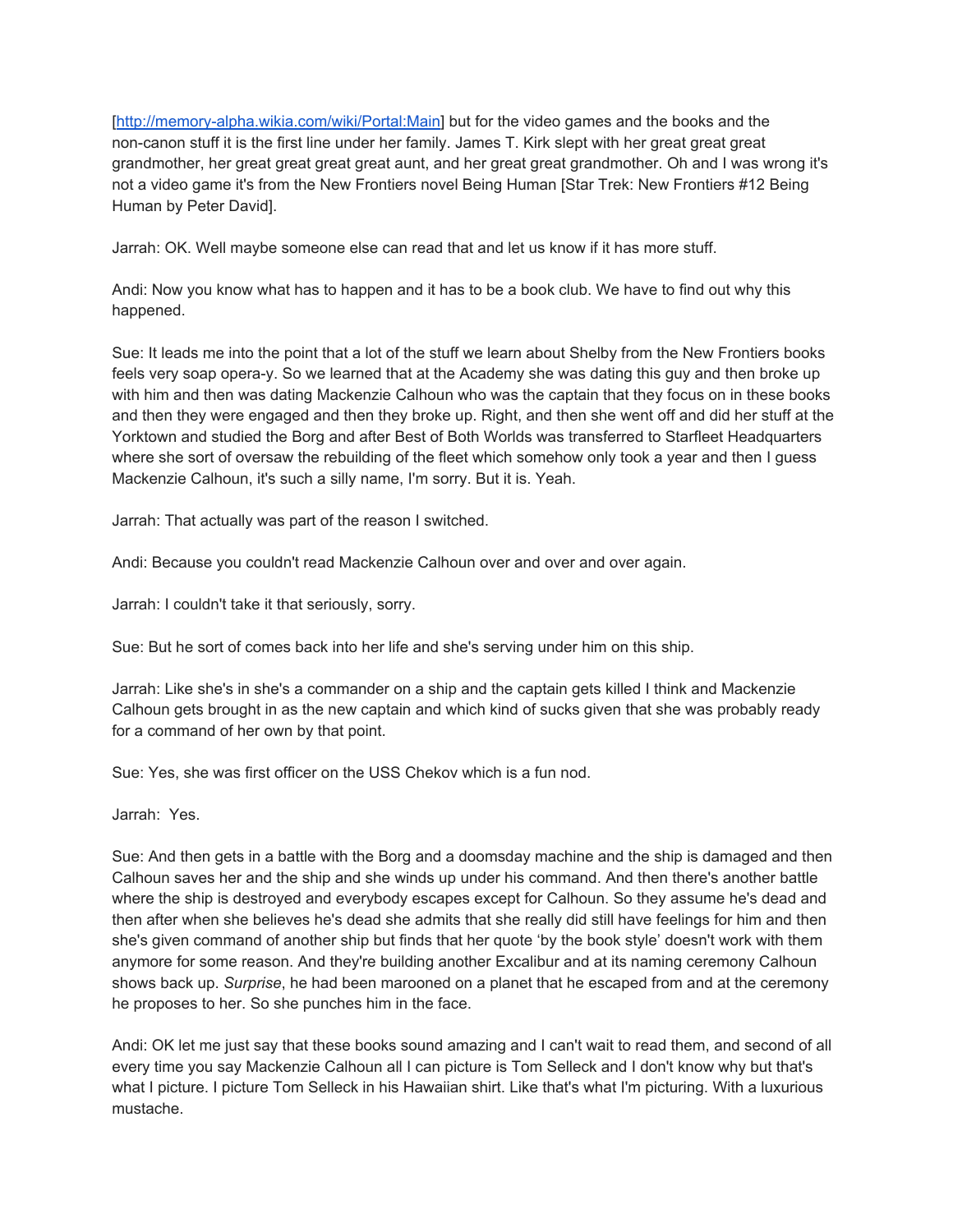Jarrah: And a bomber jacket.

Andi: Bomber jacket, yeah, aviators.

Sue: Definitely.

Andi: Totally.

Sue: Yeah. So she punches him in the face and then accepts his proposal like you do.

Jarrah: OK. Now I'm shipping Shelby and Tom Selleck.

Sue: But you guys, no, it gets so much better. Their wedding is performed on the bridge of the Excalibur by Captain Picard.

Andi: Not Captain Kirk? Captain Kirk's ghost candle?

Jarrah: Her third cousin had the illegitimate child of Captain Kirk, the third great great great grandchild of Captain Kirk. Oh my gosh.

Sue: But didn't they get different commands? So it's better I guess.

Andi: I really want to read these books now so that's going to happen.

Jarrah: Yeah I mean I would give them another shot. Like I said I was 10 or 12 or something 13 when I started reading them I would totally give them another shot, especially if someone can vouch for that Kirk one. There's also a lot of fan productions and fanfic there's a fan production called Star Trek: Hidden Frontier [http://www.hiddenfrontier.net/] which is an L.A. based fan club made actually seven seasons of half an hour episodes and you can see the seventh season on YouTube. Their costumes and makeup are fairly decent and then it's like the backgrounds are almost all green screened and there's there's a lot of heart in it and Shelby is the captain. So you know it says something that this you know fan club decided we're going to make a whole series about Shelby like seven seasons with Shelby as a captain is kind of cool.

Andi: Yeah, absolutely.

Sue: And there are a few books that are outside of the New Frontiers realm and debatably a little bit closer to canon. She does appear in the novelization of All Good Things [Star Trek: The Next Generation S07 E25 & 26] as the future captain of the Yorktown where she was previously chief engineer according to New Frontiers. So as far forward as 2395 she's captaining a ship.

Andi: Anybody who watches Best of Both Worlds and doesn't know that she becomes a captain is wrong.

Sue: Well I think it's a little bit surprising that she would *still* be a captain in the future that he sees.

Andi: I feel like it would have been cool if in 7th season DS9 she becomes a shady Admiral.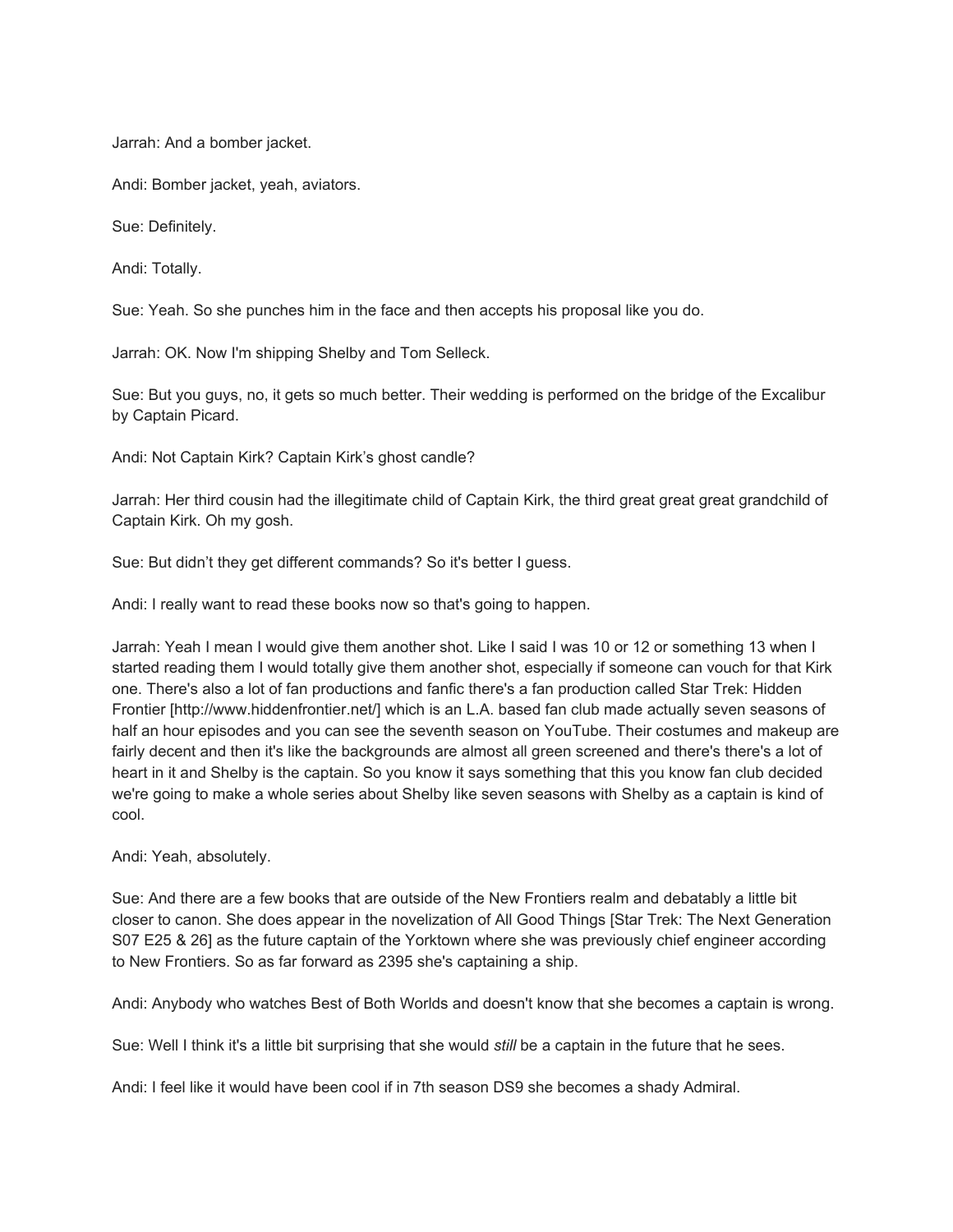Sue: Admiral Shelby shows up.

Andi: Yeah, *bad*-miral Shelby.

Sue: She does eventually become an admiral in the New Frontiers books, I think. Or maybe that was a different time line. Also, she briefly shows up in the Destiny series in the TNG relaunch books during the Borg crisis. So even though she's not a big part of that timeline in those novels which are debatably considered canon now, depending on who you talk to, who they did recognize that she is still a Borg expert and they brought her in during that last series.

Jarrah: I did not remember that.

Sue: I mean it's very brief like she joins a conference by Skype essentially like over subspace.

Andi: Here's another fanfic prompt for anybody who's looking for one. Admiral Shelby and Admiral Nechayev kicking ass together.

Sue: Buddy cops!

Andi: Yes!

Jarrah: There is another fanfic series that was a long running serialized one called USS Sutherland where Shelby becomes the captain of the USS Sutherland after previously serving on the unfortunately named USS Malcolm Reed, which makes me so bitter. Where is my USS Uhura? I can't believe Malcolm Reed got a ship.

Sue: Reed alert.

Jarrah: But in this series she is best friends with Jadzia Dax because she was friends with Jadzia before she became linked or, what's the word…

Sue: Joined.

Jarrah: Joined. Thank you. And in this series according to the Starfleet Extended Universe Wiki [http://stexpanded.wikia.com/wiki/Main\_Page] she is "a sexually adventurous individual who avoids serious romantic entanglements preferring as a rule a brief casual sexual relationships to long term commitments" and one of those is with Erika Benteen who we talked about that are women captains episode. She's in Deep Space Nine where they're on Earth and she's working at Starfleet Academy and she's played by the actress who played Leah Brahms. So apparently they had a thing as well as you know she in the series she was also sleeping with men.

Sue: See I find that way more believable than the New Frontiers thing about like "I love him! No I don't! Yes I do!"

Jarrah: Yeah. I believe by her being more like kind of almost like early Riker opportunistic a bit for sure. "Hey I want to get off." That's cool. And I mean in some ways it's cool because you we talked about this a bit in the Janeway episode is there's this there's this pressure that's a lot less now than it was but certainly at the time TNG up through Voyager was made this idea that like if you want to respect a woman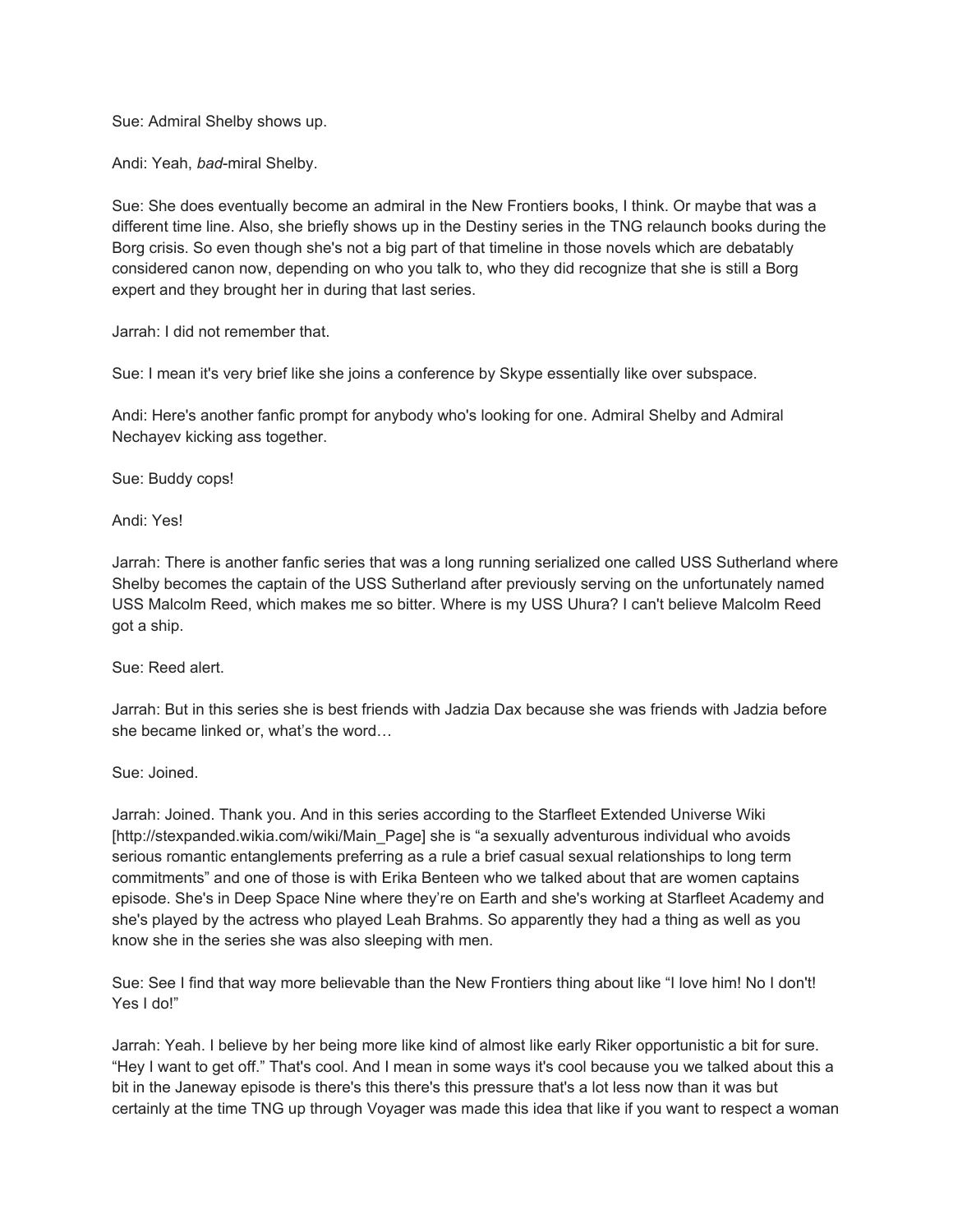in command you have to be morally upright and that includes staying away from romantic and/or sexual entanglements and you don't get to see the woman captain who is able to be like Kirk and sleep with three generations of some woman's family. Or you know or just like the Kirk we actually saw in the show gets to kiss a woman on every planet that you would there would be more aspersions cast on a woman in authority that you wouldn't be able to follow them if they were to take that kind of action which is obviously a semi ridiculous double standard. So it kind of would have been cool to see Shelby if she had been returning and the show be able to pursue more like casual relationships.

Andi: Yeah definitely. I do you want to say though that what we see in Best of Both Worlds, I like the end where her and Riker are cool with each other and she's going off to conquer the world and Riker has you know taken a look at himself and his priorities and knows what he wants which is to stay on the Enterprise and I just I love this whole arc with them. I love where she starts and I love where she ends and the journey in between.

Jarrah: Agreed for sure.

Sue: But we get some listener comments including from Luke who sort of was like our impetus to bring up this episode now.

Andi: Yeah, he kept tweeting us like "Do Shelby! I want to to hear a Shelby episode. We were like "wink".

Sue: @LukeEMoy: "I love this character--she's smart and full of drive and thank god doesn't become a romantic interest for Riker!!"

Jarrah: We also had a comment from @heavymetalsusan: "As a child w confused ideas abt feminism, I didn't like her. Today I see my hero: an overqualified woman who's DONE putting up w men's shit." We're allowed to say shit on this show, right?

Sue: It's our show.

Jarrah: But I thought that was interesting because I actually remember really liking Shelby as a child but I can see how that is one of those views that could have changed over time for someone for sure. But then I was thinking I was like "Do I like…". Yeah. I think I actually really liked her.

Sue: Yeah. I feel like I remember fans not liking her. In general but there's very little evidence to support that.

Jarrah: Yeah I found niche comments like very small pockets of people on message boards saying some pretty mean things about Shelby but it was a very very small number of people I know and by and large the people I was seeing were saying more like "it would have been great to see her come back" "she would have made a great first officer" "she made a really big impact in just these two episodes" and I think we all agree.

Sue: But as a young girl in the late eighties/early nineties she was definitely not what we were being taught to be, but what we *should* have been taught to be. That's weird sentence structure. But you know what I mean.